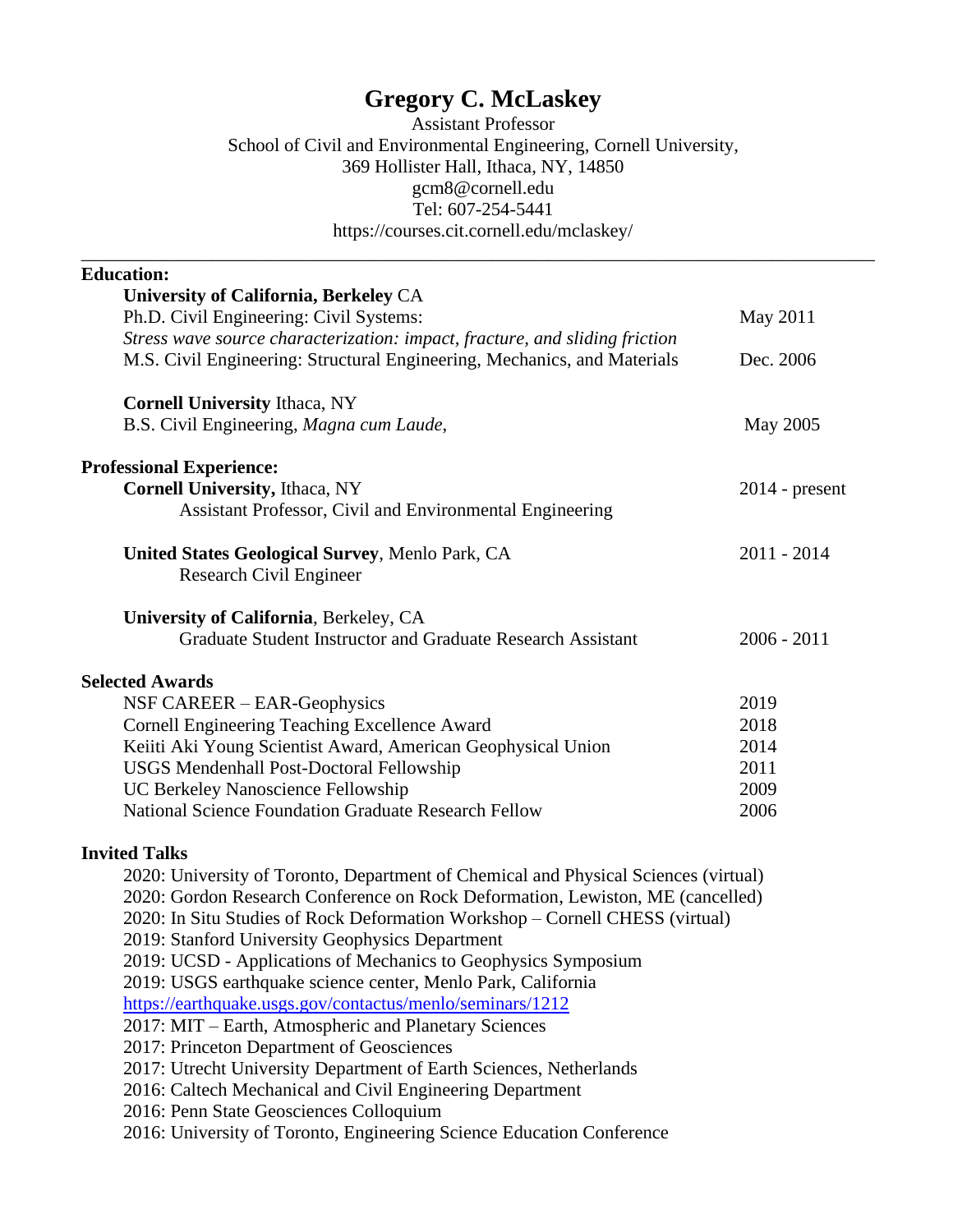2014: Cornell Department of Earth and Atmospheric Sciences

2014: USGS earthquake science center, Menlo Park, California

<http://earthquake.usgs.gov/regional/nca/seminars/2014-06-25/>

- 2014: NIED Tsukuba, Japan
- 2013: Stanford University Geophysics Department

2013: USGS earthquake science center, Menlo Park, California

<http://earthquake.usgs.gov/regional/nca/seminars/2013-06-19/>

- 2013: Caltech seismological laboratory
- 2012: Crustal dynamic modeling workshop, Golden Colorado
- 2012: USGS earthquake science center, Menlo Park, California
- 2011: UC Santa Cruz institute for geophysics and planetary physics
- 2010: UC Berkeley seismological laboratory

2010: Non-destructive testing workshop, Technical Univ. of Munich, Germany

## **Publications: (**Student advisees underlined)

### **Peer Reviewed Journal Publications:**

- 1. Cebry, S. B. L. and McLaskey, G. C. (2020) Seismic swarms produced by rapid fluid injection into a low permeability laboratory fault, *Earth and Planetary Sciences Letters* (in revision)
- 2. Brodsky, E. E., G. C. McLaskey, Ke, C.-Y. (2020) Groove Generation and Coalescence on a Large-Scale Laboratory Fault, *AGU Advances* (in press)
- 3. Ke, C.-Y., McLaskey, G. C., Kammer, D S. (2020) The Earthquake Arrest Zone, *Geophys. J. Int.* (in press) https:doi.org/10.1093/gji/ggaa386
- 4. Beeler, N. M., McLaskey, G. C., Lockner, D., and Kilgore, B. (2020). Near‐Fault Velocity Spectra From Laboratory Failures and Their Relation to Natural Ground Motion. *Journal of Geophysical Research: Solid Earth*,125, e2019JB017638.
- 5. McLaskey, G. C. (2019) Earthquake Initiation from Laboratory Observations and Implications for Foreshocks, *Journal of Geophysical Research* 124 https://doi.org/10.1029/2019JB018363
- 6. Wu, B. S and McLaskey, G.C., (2019) Contained Laboratory Earthquakes Ranging from Slow to Fast, *Journal of Geophysical Research* 124 doi:10.1029/2019JB017865
- 7. Kammer, D. S., and McLaskey, G. C. (2019) Fracture energy estimates from large-scale laboratory earthquakes, *Earth and Planetary Sciences Letters*, 511(1), 36-43.
- 8. Ke, C.-Y., McLaskey, G. C., Kammer, D. S. (2018) Rupture Termination in Laboratory-Generated Earthquakes. *Geophysical Research Letters* 45, 12,784–12,792.
- 9. McLaskey, G. C. and Lockner, D. A. (2018) Shear failure of a granite pin traversing a sawcut fault. *International Journal of Rock Mechanics and Mining Sciences* 110, 97-110
- 10. Wu. B. S and McLaskey, G. C (2018) Broadband calibration of acoustic emission and ultrasonic sensors utilizing generalized ray theory and finite element models. *Journal of Nondestructive Evaluation* 37:8, https://doi.org/10.1007/s10921-018-0462-8.
- 11. McLaskey, G. C., and Yamashita, F., (2017) Slow and fast ruptures on a laboratory fault controlled by loading characteristics, *Journal of Geophysical Research,* 122, 3719-3738.
- 12. McLaskey, G.C., and Lockner, D. A (2016) Calibrated Acoustic Emission System Records M −3.5 to M −8 Events Generated on a Saw-Cut Granite Sample *Rock Mechanics and Rock Engineering* 49, 4527-4536, DOI 10.1007/s00603-016-1082-1
- 13. McLaskey, G. C., Kilgore, B. D., and Beeler, N. M. (2015) Slip-pulse rupture behavior on a 2 meter granite fault *Geophysical Research Letters,* 42 (17), 7039-7045.
- 14. McLaskey, G. C., Lockner, D. A., Kilgore, B. D., and Beeler, N. M. (2015) A robust calibration technique for acoustic emission systems based on momentum transfer from a ball drop. *Bull. Seis. Soc. Am.* 105, 257-271 doi: 10.1785/0120140170.3jklj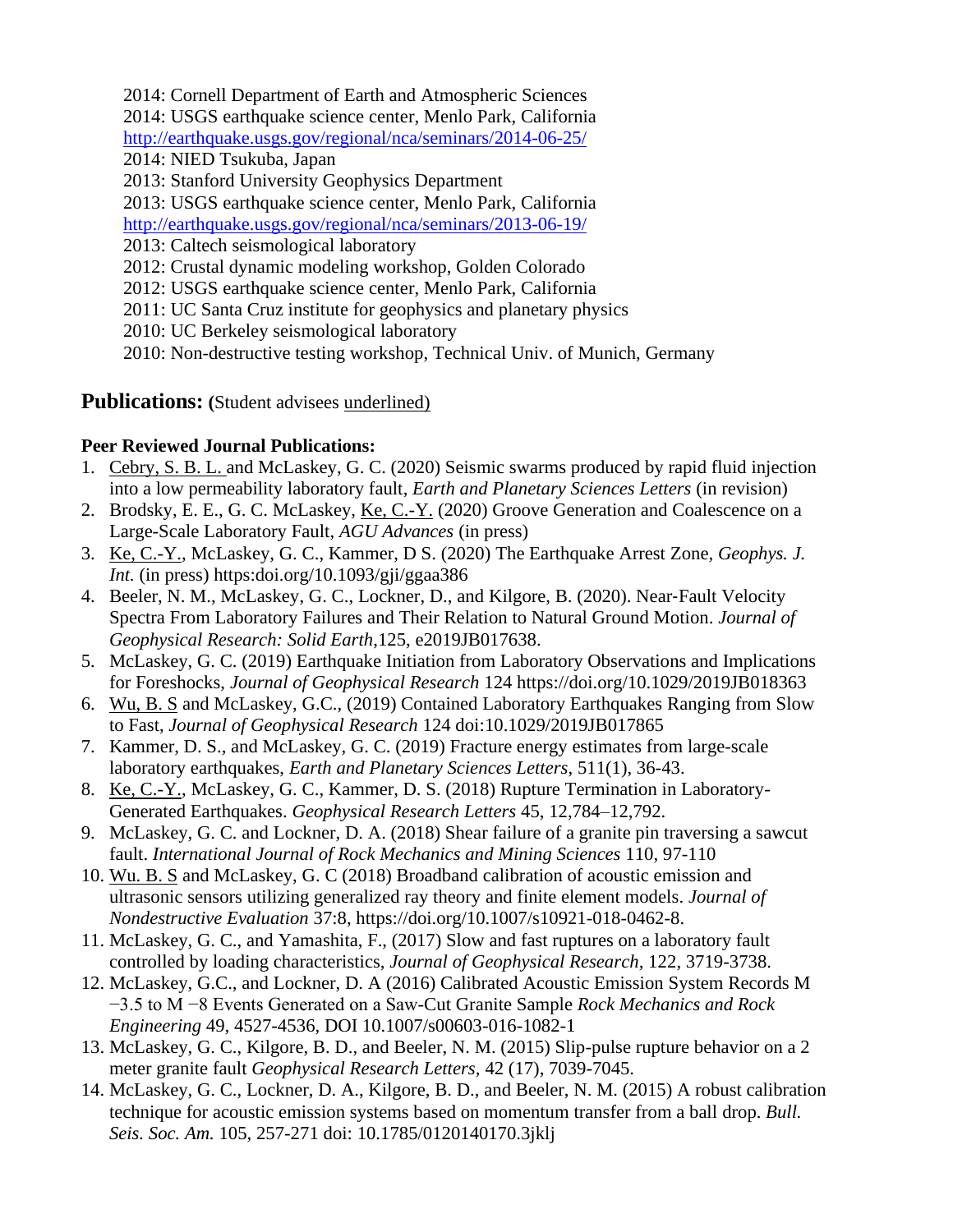- 15. McLaskey, G. C., and Lockner, D. A., (2014) Preslip and cascade processes initiating laboratory stick-slip *Journal of Geophysical Research,* 119, 6323-6336 doi: 10.1002/2014JB011220
- 16. McLaskey, G. C., Kilgore, B., D., Lockner, D. A., Beeler, N., M. (2014) Laboratory generated M -6 earthquakes. *Pure and Applied Geophysics* DOI 10.1007/s00024-013-0772-9
- 17. McLaskey, G. C., and Kilgore, B. D (2013) Foreshocks during the nucleation of stick-slip instability. *Journal of Geophysical Research* 118, 2982-2997.
- 18. McLaskey, G. C., Thomas, A. M., Glaser, S. D., and Nadeau, R. M. (2012) Fault healing promotes high frequency earthquakes in laboratory experiments and on natural faults. *Nature* 491, pp. 101–104.
- 19. McLaskey, G. C. and Glaser, S. D. (2012) Acoustic emission sensor calibration for absolute source measurements. *Journal of Nondestructive Evaluation* 31(2) pp. 157-168
- 20. McLaskey, G. C. and Glaser, S. D. (2011) Micromechanics of asperity rupture during laboratory stick slip experiments *Geophysical Research Letters*, 38, L12302.
- 21. McLaskey, G. C. and Glaser, S. D. (2010) Hertzian impact: experimental study of the force pulse and resulting stress waves, *Journal of the Acoustical Society of America* 128 (3) pp. 1087- 1096.
- 22. McLaskey, G. C., Glaser, S. D., and Grosse, C. U., (2010) Beamforming array techniques for acoustic emission monitoring of large concrete structures, *Journal of Sound and Vibration*, 329 (12) pp. 2384-2394.
- 23. McLaskey, G. C., and Sansalone, M., (2006) Nondestructive Dynamic Evaluation of a Concrete Reaction Wall, *ASCE Journal of the Performance of Constructed Facilities*

#### **Selected Conference Papers: (**Student advisees underlined)

- 1. Cebry, S. B. L., and McLaskey, G. C. (2019) "Laboratory Stick-Slip Events Due to Direct Fluid Injection" American Rock Mechanics Association, New York, NY #ARMA 19-248
- 2. McLaskey, G. C., and Lockner, D. A. (2015) "Calibrated acoustic emission system records M -3-5 to M -8 events generated on a saw-cut granite sample" American Rock Mechanics Association, San Francisco, CA., #ARMA 15-204.
- 3. McLaskey, G., Glaser, S., (2009) "High-fidelity conical piezoelectric transducers and finite element models utilized to quantify elastic waves generated from ball collisions," in: M. Tomizuka, C. Yun, V. Giurgiutiu (Eds.), *Proc. SPIE*, vol. 7292, 72920S-1 - 72920S-18.
- 4. McLaskey, G. C. and Glaser, S. D. (2007) "Temporal Evolution and 3D Locations of Acoustic Emissions Produced from the Drying Shrinkage of Concrete," *Journal of Acoustic Emission* 25(1) pp. 52-57.
- 5. McLaskey, G., Glaser, S., Grosse, C., (2007) "Integrating Broad-Band High-Fidelity Acoustic Emission Sensors and Array Processing to Study Drying Shrinkage Cracking in Concrete" *Proc. of SPIE* Vol. 6529 65290C

#### **Selected Conference Abstracts: (**Student advisees underlined)

- 1. Cebry, S. B. L., Ke, C.-Y., Shreedharan, S., Marone, C., Kammer, D. S., and McLaskey, G. C. (2019) "Laboratory observations of frictional stability and fault zone evolution under heterogeneous friction, rheology, and stress conditions," American Geophysical Union, Fall Meeting Dec 11, 2019, abstract # MR31A-05.
- 2. Ke, C.-Y., McLaskey , G. C. and Kammer, D. S (2019) "A Singularity-Free Crack Model Inferred from Contained Laboratory-Generated Earthquakes" American Geophysical Union, Fall Meeting Dec 13, 2019, abstract # S53F-0526.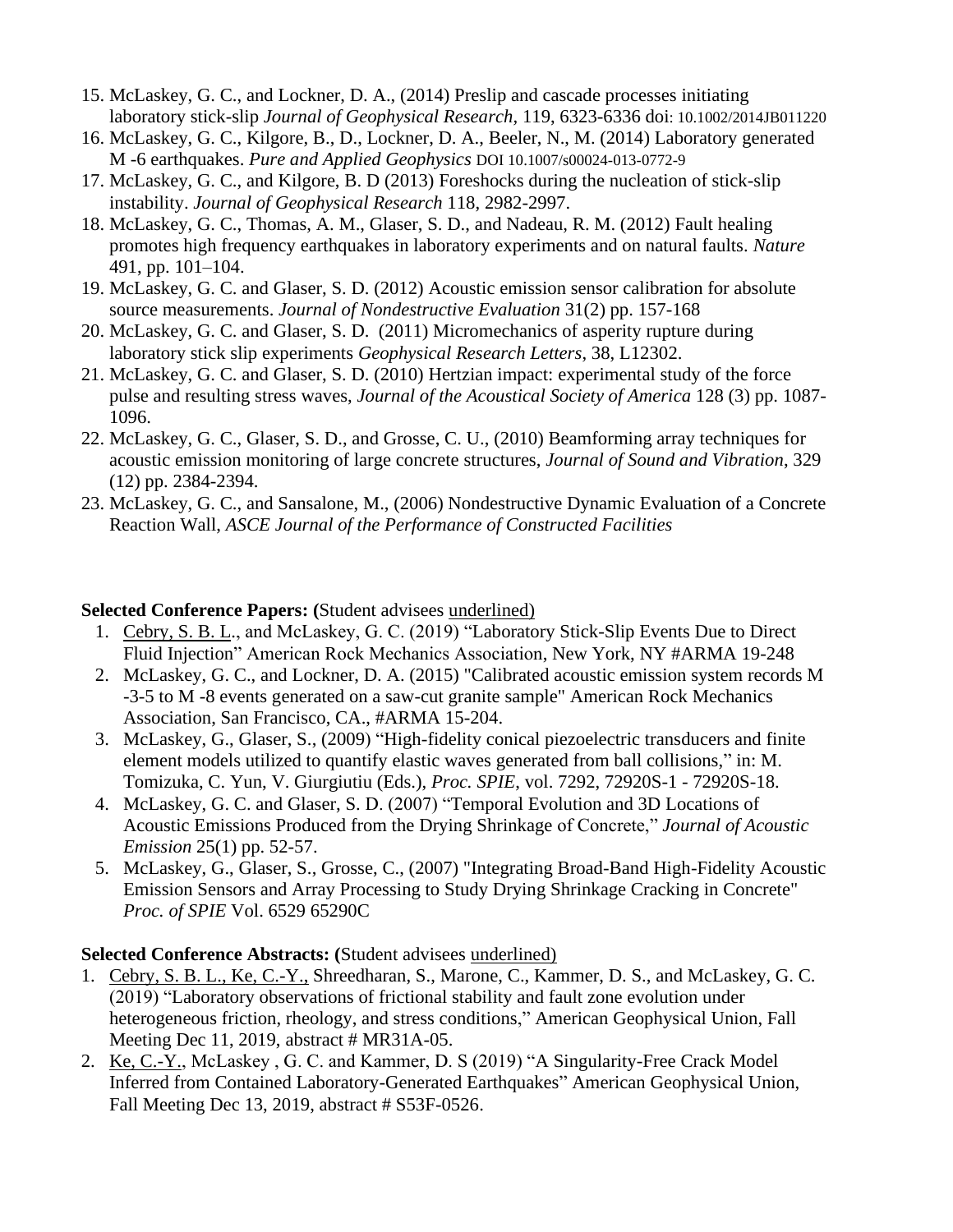- 3. Wu, B. S., and McLaskey, G. C. (2019) "Spectra and Mechanics of Slow to Fast Contained Laboratory Earthquakes" *Seismological Society of America (SSA) Annual Meeting*, Seattle, WA, USA. April 24-26, 2019
- 4. McLaskey, G. C. (2019) "The Initiation of Dynamic Rupture on a 3-m Laboratory Earthquake Experiment" *Seismological Society of America (SSA) Annual Meeting*, Seattle, WA, USA. April 24-26, 2019
- 5. Ke, C.-Y., McLaskey , G. C. and Kammer, D. S (2018) "Rupture Termination in Laboratory-Generated Earthquakes" American Geophysical Union, Fall Meeting Dec 17, 2018, abstract #T13B-06
- 6. Wu, B. S., and McLaskey, G. C (2018) "Source Parameter Study for Confined Lab Earthquakes on a 3 m Biaxial Apparatus" American Geophysical Union, Fall Meeting Dec 17, 2018, abstract #T11E-0192
- 7. McLaskey, G. C., and Wu, B. S. (2018) "Mechanical and Seismic Characteristics of Confined Dynamic Ruptures Generated on a 3-m Machine" American Geophysical Union, Fall Meeting Dec 17, 2018, abstract # S13A-03
- 8. Wu. B. S and McLaskey, G. C (2018) Source Parameters of M -2.5 Contained Laboratory Earthquakes: Comparison of Mechanically and Seismically Inferred Moment and Stress Drop *Gordon Research Conference: Rock Deformation* August 20, 2018, Andover, NH.
- 9. McLaskey, G. C. (2018) "Slow slip events and dynamic rupture nucleation on a 3-meter laboratory rock experiment" *Gordon Research Conference: Rock Deformation* August 20, 2018, Andover, NH.
- 10. Ke, C-Y, McLaskey, G. C. and Kammer, D. S. (2018) Rupture Termination in Laboratory-Generated Earthquakes *Gordon Research Conference: Rock Deformation* August 20, 2018, Andover, NH.
- 11. McLaskey, G. C. (2017) Slow Slip and Earthquake Nucleation in Meter-Scale Laboratory Experiments, American Geophysical Union, Fall Meeting 2017, abstract #MR42A-04
- 12. McLaskey, G. C. and Lockner, D. A. (2017) Microseismic Analysis of Fracture of an Intact Rock Asperity Traversing a Sawcut Fault, American Geophysical Union, Fall Meeting 2017, abstract #S23F-04
- 13. Wu. B. S and McLaskey, G. C (2017) Foreshocks and Aftershocks Detected from Stick-slip Events on a 3 m Biaxial Apparatus and their Relationship to Quasistatic Nucleation and Wear Processes, American Geophysical Union, Fall Meeting 2017, abstract #S21B-0714
- 14. Wu. B. S and McLaskey, G. C (2017) Estimating the Magnitude of Laboratory-generated Seismic Events using a Ball Drop Empirical Green's function (EGF) Method. *Seismological Society of America (SSA) Annual Meeting*, Denver, CO, USA. April 18-20, 2017
- 15. McLaskey, G. C. and Yamashita, F. (2017) Seismic coupling of fast and slow ruptures on a 760 mm laboratory fault. *Seismological Society of America (SSA) Annual Meeting*, Denver, CO, USA. April 18-20, 2017
- 16. McLaskey, G. C., Kammer, D. S., Kilgore, B. D., Beeler, N. M. (2016) Lowered Fracture Energy During Laboratory-Generated Earthquakes Promotes Rupture Fronts That Radiate High Frequency Seismic Waves *American Geophysical Union, Fall Meeting 2016*, San Francisco, CA.
- 17. Reid, A. J., Wu, B. S. and McLaskey, G. C (2016) Construction and Structural Analysis of Steel Load Frame and Hydraulic Loading System, *LSAMP undergraduate research colloquium*, Cornell University, August 12, 2016.
- 18. McLaskey, G. C. (2016) "M -2.5 to M -8 Laboratory-Generated Earthquakes Recorded From Calibrated Rock Deformation Experiments" *Gordon Research Conference: Rock Deformation 2016*, Andover, NH.